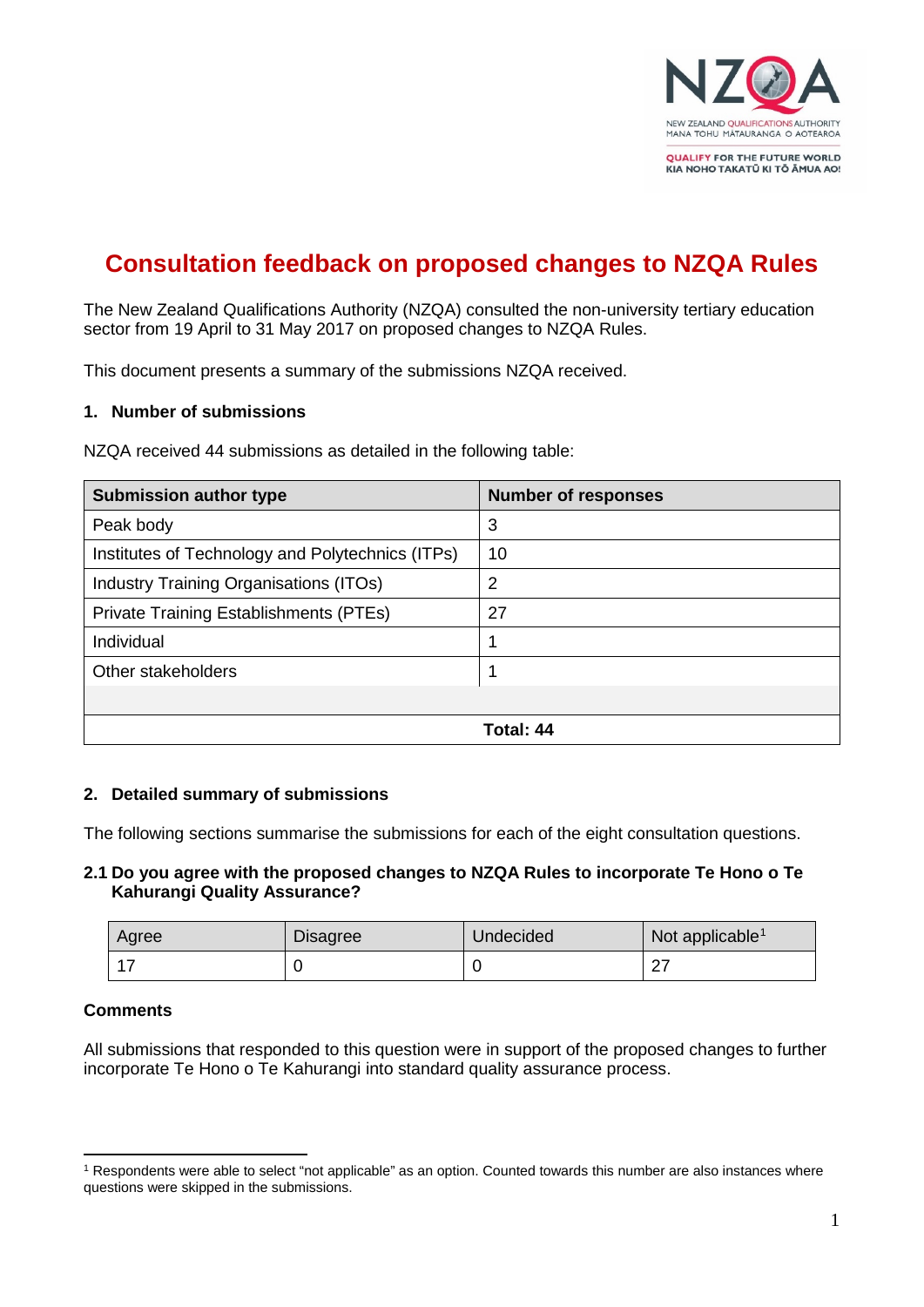# **2.2 Do you agree with the proposed changes to Rule 18?**

| Agree | <b>Disagree</b> | Undecided | Not applicable |
|-------|-----------------|-----------|----------------|
| ററ    |                 |           |                |

# **Comments**:

The main themes from the submissions opposed to the proposals were that:

- Requiring Category 1 TEOs to apply for approval of their internal English language testing could undermine External Evaluation and Review (EER) incentives associated with Category 1 status and the high trust model of the evaluative framework.
- If the rule proposal is implemented, Category 1 providers need to be given sufficient time to apply and a transition period needs to be put in place so that students in the process of enrolment are not disadvantaged.
- Not allowing the completion of a qualification in New Zealand to count as English language evidence to enrolment in a higher qualification may be interpreted as lack of trust in the New Zealand Qualifications Framework (NZQF).
- Requiring international students from countries with high visa decline rates to undertake an internationally recognised English language test for each new programme they enrol in could lead to further delays at IELTS testing centres around the country.
- Students enrolled in multi-year programmes such as Bachelor degrees should not be required to provide English language evidence at the beginning of each year.
- Students issued with pathway visas or those studying at TEOs with pathway arrangements to other programmes or TEOs could be disadvantaged by the proposed changes.
- The lack of English language entry requirements for international students at high schools may disadvantage students both during their school studies and when they want to progress to tertiary education in New Zealand.

## **NZQA response:**

NZQA does not consider that the external quality assurance of English language proficiency tests erodes the evaluative framework. The incentives for high performance applicable to both Category 1 and 2 institutions will continue to apply, including the ability to carry out internal English proficiency testing. English language testing is a specialised and technical area requiring expertise that is not always correlated with overall institutional performance.

Ensuring that international students have the appropriate English language proficiency for the level of study they are enrolling in is vital for their academic success and positive learning experience in New Zealand. TEO incentives must not come at the disadvantage of students.

NZQA will provide a transition period of one month to enable Category 1 TEOs to submit their applications. They will be allowed to continue to administer their tests while the applications are considered. Category 1 TEOs will be provided with separate communications on this.

In terms of progressing between levels on the NZQF, it is important to emphasise that students completing Bachelor degrees or higher in New Zealand would still be able to use those qualifications to progress to higher study in New Zealand. Lower level qualifications, however, are unsuitable as evidence of higher English language capability necessary for the next level of the NZQF. These are not English language qualifications, and their level and outcomes provide no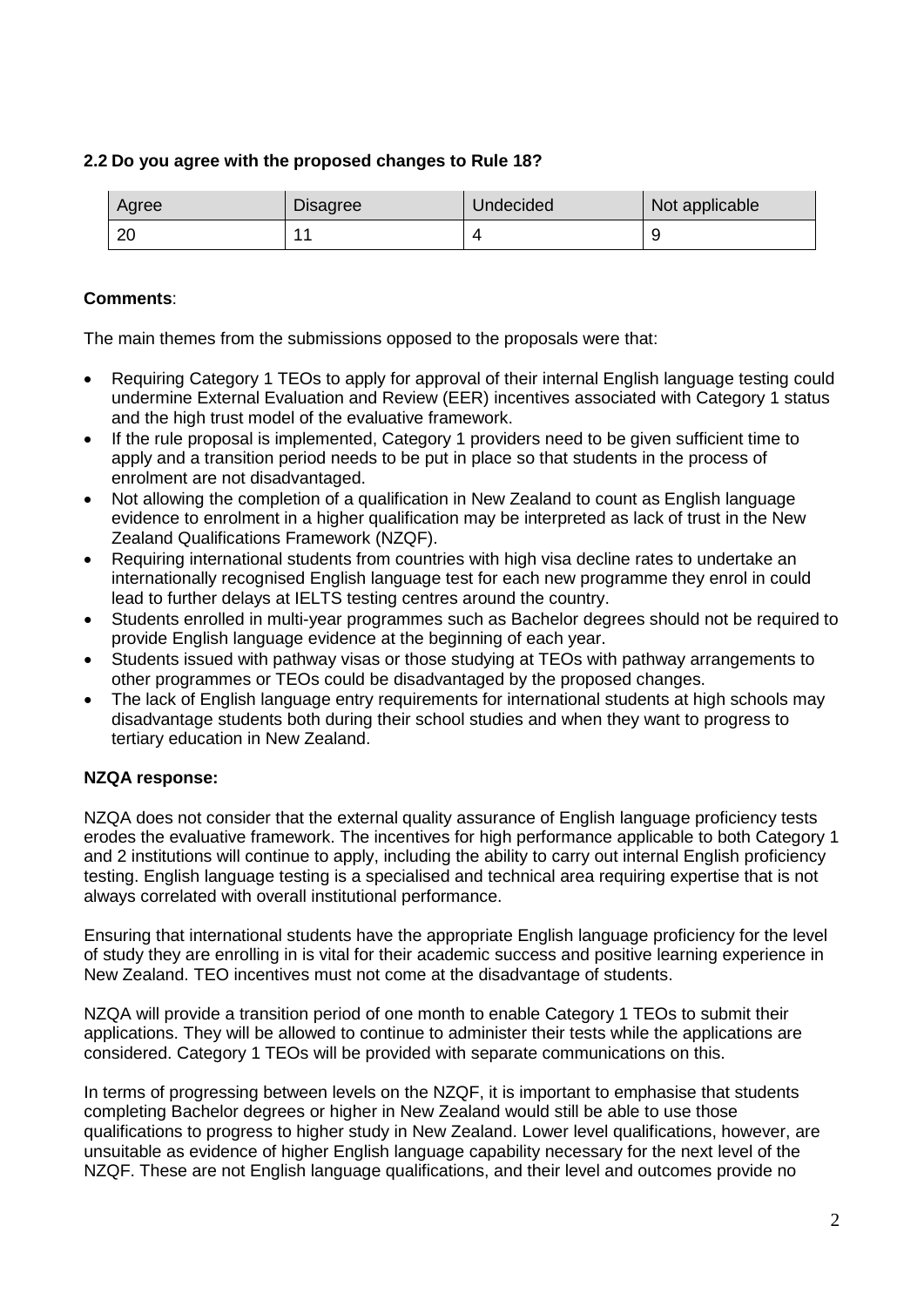assurance that a student's language ability would improve to the level required for the next qualification. These considerations are separate to and have no bearing on the academic prerequisites for progression under the NZQF.

NZQA is aware that there is an increased demand for IETLS testing around the country. However, Rule 18 allows for other types of testing and providers are encouraged to advise their students of this.

While TEOs are free to set up pathway arrangements with each other, any TEO enrolling international students – whether through a pathway arrangement or not – is required to ensure that the student meets the English language requirements stipulated in Rule 18. This requirement has been in place since Rule 18 was introduced in 2013.

In other words, the pathway arrangement itself is not evidence of English language proficiency. If the TEO is reliant on internal testing by another provider, that provider must have NZQA approval to test English language proficiency on behalf of others as per the requirements of Rule 18.3.

The same applies to pathway visas for programmes within the same TEO or across several TEOs. Before progressing to the next programme, the enrolling TEO must ensure that the student has evidence of English language proficiency as required by Rule 18.

A multi-year programme such as a Bachelor degree, constitutes a single programme of study at Level 7 of the NZQF, in which the student enrols from the beginning. Therefore, there is no need to require evidence of English language proficiency each year since the student remains enrolled in the same programme.

The question of English language entry requirements for high school students has not been considered as part of this consultation. However, NZQA acknowledges the concerns and will engage with the sector separately on this matter.

## **2.3 Do you agree with the proposed changes to the Quality Assurance (including External Evaluation and Review (EER)) Rules 2016?**

| Agree | <b>Disagree</b> | Undecided | Not applicable |
|-------|-----------------|-----------|----------------|
| 26    |                 |           |                |

## **Comments:**

The majority of submissions support the proposed changes, including one peak body.

Submissions that were opposed to the changes primarily disagree with the proposal to introduce a Rule allowing for changes to the scope of EER, before, during and after the visit. While respondents agree that NZQA should have the right to investigate any concerns further, they do not consider that change of scope is necessary. It was noted that a change of scope in the middle of the EER process could be logistically problematic, especially for larger institutions.

Some of the submissions opposed to the proposal suggest that NZQA could be allowed to change the scope before or during a visit, but not afterwards. The feedback emphasised that any change to the scoping should be done in a transparent and fair way.

Two of the submissions disagree with the proposal to waive the reconsideration fee only in cases where changes are made to the statements of confidence as a result of the reconsideration. The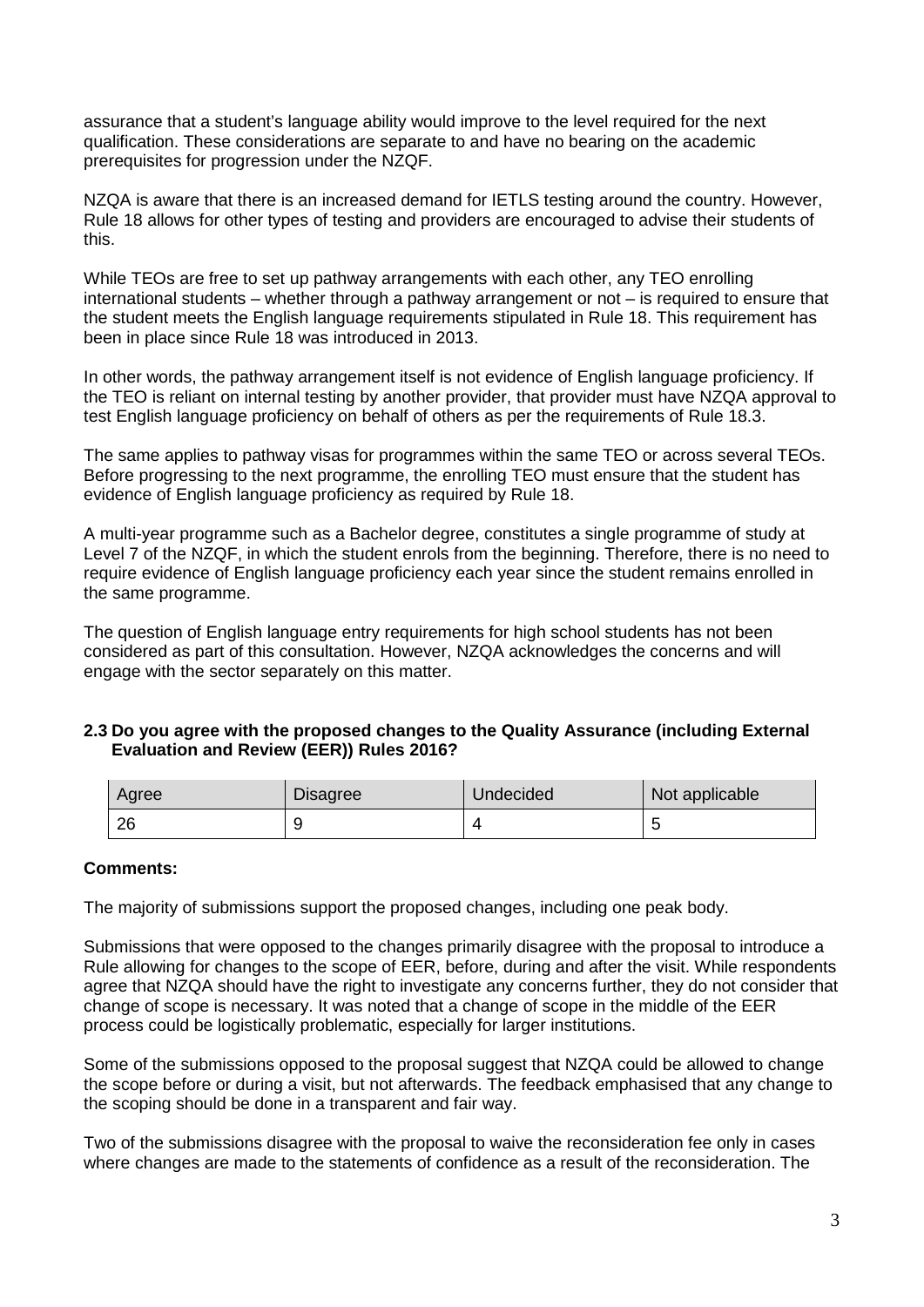concern is that the potential for further costs mays dissuade tertiary education organisations (TEOs) from applying for reconsideration.

Two submissions are also opposed to the proposed annual statutory declaration for all TEOs as they consider that there are already sufficient compliance mechanisms and some institutions carry out the process of assuring compliance on a four-yearly basis.

## **NZQA response:**

In setting the scope of an EER, NZQA works under the principles of the Evaluative Quality Assurance Framework and the NZQA Client Charter. This means that the pre-fieldwork scope is set in discussion with the TEO. This scope assumes that all the necessary information has been made known and is reliable. Ongoing enquiry may occasionally reveal those assumptions to be misdirected, or only partially true. In such cases, NZQA will work with the TEO to explain clearly why and how the scope needs to be modified.

NZQA considers that EER must allow for unmediated access to TEO performance over time. Having a robust and ongoing self-assessment system means that TEOs should be able to readily evidence performance, regardless of the scope or when it is set.

In terms of the reconsideration fees, TEOs are given the opportunity to correct errors of fact when the draft EER report is issued. TEOs seeking reconsideration usually do so to have the ratings or statements of confidence revised. Given the time-consuming nature of the reconsideration process, the costs associated with it should only be waived where it results in a change to the statements of confidence. The majority of submissions support the proposed change.

The majority of submissions also agree with the proposal to require all TEOs to complete annual statutory declarations. Removing the requirement for pre-EER compliance declaration ensures that there will be no duplication of attestations to NZQA. Compliance with all regulations has to be ensured on an ongoing basis and not only in preparation for monitoring visits or EER.

#### **2.4 Do you agree with the changes to the NZQF Programme Approval and Accreditation Rules 2013?**

| Agree | <b>Disagree</b> | Undecided | Not applicable |
|-------|-----------------|-----------|----------------|
|       |                 |           |                |

## **Comments:**

Those who disagree with the proposed changes are primarily concerned about the value of consulting the qualification developer when developing programmes of study as some consider that this could be a burdensome step in the process.

## **NZQA response:**

The proposed change concerning consultation with qualification developers is supported by the majority of submissions, including one peak body. The views of the qualification developer must be taken in consideration by the programme developer and NZQA when assessing the proposed programme as they can provide valuable technical insight and advice on industry trends.

## **2.5 Do you agree with the proposed changes to the Training Scheme Rules 2012?**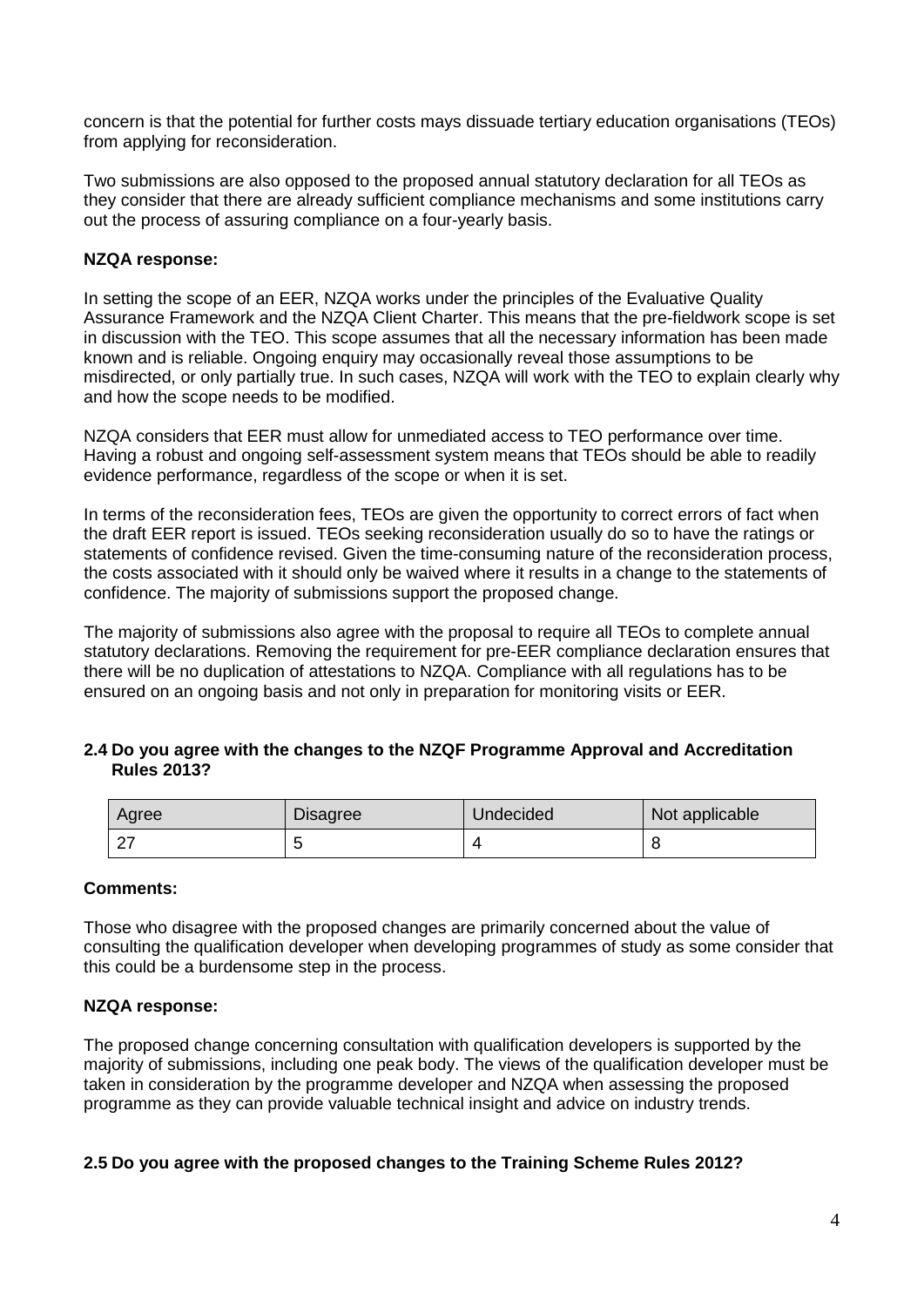| Agree | <b>Disagree</b> | Undecided | Not applicable |
|-------|-----------------|-----------|----------------|
| ∠∪    |                 |           | 19             |

## **Comments:**

The majority of submissions support the proposed changes.

Feedback received is primarily concerned with the proposal to introduce minimum English language entry requirements equivalent to Rule 18 of the NZQF Programme Approval and Accreditation Rules 2013.

Submissions emphasise that a significant number of training schemes are for a short duration only and are often undertaken by work visa holders at the request of their employer.

#### **NZQA Response:**

NZQA agrees that the English language entry testing requirements have to be proportionate in terms of time and cost, to the proposed training.

Similarly to Rule 18, the proposed amendment to the Training Scheme Rules will be limited to training schemes at Level 3 and higher. Furthermore, the Rule will specify that training schemes undertaken by international students (including work visa holders) as part of their current employment in New Zealand will not be subject to the new requirements.

### **2.6 Do you agree with the proposed changes to the NZQF Qualification Listing and Operational Rules 2016?**

| Agree | <b>Disagree</b> | Undecided | Not applicable |
|-------|-----------------|-----------|----------------|
| ົດ    |                 |           | $\sim$<br>' 4  |

#### **Comments:**

With regards to the proposal to clarify that "standards" in the context of Rule 5.3(c) refer to standards on the Directory of Assessment Standards (DAS), a submission queried if ISO or AS/NZ standards should be included in the definition.

## **NZQA Response:**

Standards such as ISO and AS/NZ standards typically apply at qualification or programme level, and are stated in the qualification specifications. The standards critical to achieving the outcomes in the graduate profile are always those on the DAS.

## **2.7 Do you agree with the proposed changes to the Private Training Establishment Registration Rules 2013?**

| Agree | <b>Disagree</b> | Undecided | Not applicable |
|-------|-----------------|-----------|----------------|
| 28    |                 |           | $\overline{ }$ |

**Comments:**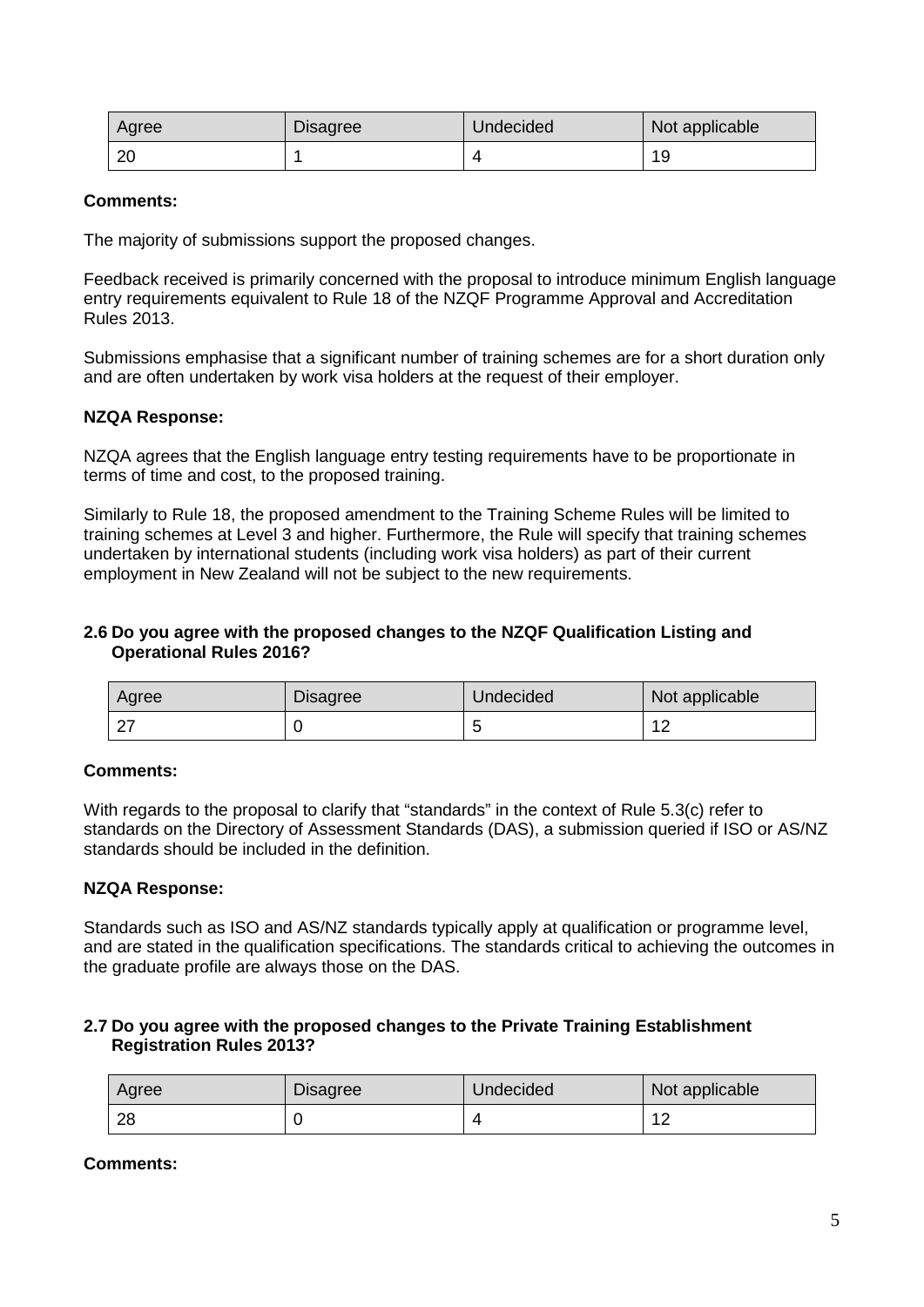The majority of submissions support the proposed changes, with no specific comments against the proposals.

# **2.8 Do you agree with the changes to the NZQF Industry Training Programme Approval Rules 2012?**

| Agree | <b>Disagree</b> | Undecided | Not applicable |
|-------|-----------------|-----------|----------------|
|       |                 |           | ົດຕ<br>∠∠      |

# **Comments:**

The majority of submissions, including one peak body, support the proposed changes.

Only one submission is opposed to the changes requiring applicants for industry training programme approval to specify how the consistency of qualification achievement would be monitored and assured. The same submission is also concerned that the proposed changes to Rule 8.1(d) would require consistency evidence to be provided every time graduate achievement is reported.

## **NZQA Response:**

NZQA can confirm that ITOs will not be required to submit consistency evidence at the time of reporting graduate achievement. However, ITOs that report graduate achievement may be required to provide sufficient evidence to demonstrate the consistency of graduate outcomes when participating in the process of assuring consistency.

It is important that NZQA quality assures the process that any programme developer proposes for the monitoring and assurance of consistency, before that process is implemented. This is an established practice for all other types of programme approval. Where the programme developer subsequently changes the process as part of continuous improvement, NZQA should be notified.

## **2.9 Do you agree with the changes to the Directory of Assessment Standards Listing and Operational Rules 2011?**

| Agree | <b>Disagree</b> | Undecided | Not applicable |
|-------|-----------------|-----------|----------------|
| 26    |                 |           |                |

## **Comments:**

The majority of submissions, including one peak body, support the proposed changes.

One submission disagreed with the proposed change to Rule 5 and considers that a last date of assessment should apply to all versions prior to the last review, rather than to revisions or rollovers.

## **NZQA Response:**

Following analysis of the proposed Rule change against already extant Rule mechanisms, NZQA will not proceed with the proposed Rule at present and will aim to resolve the issues at an operational level. A revised Rule change may be proposed in future.